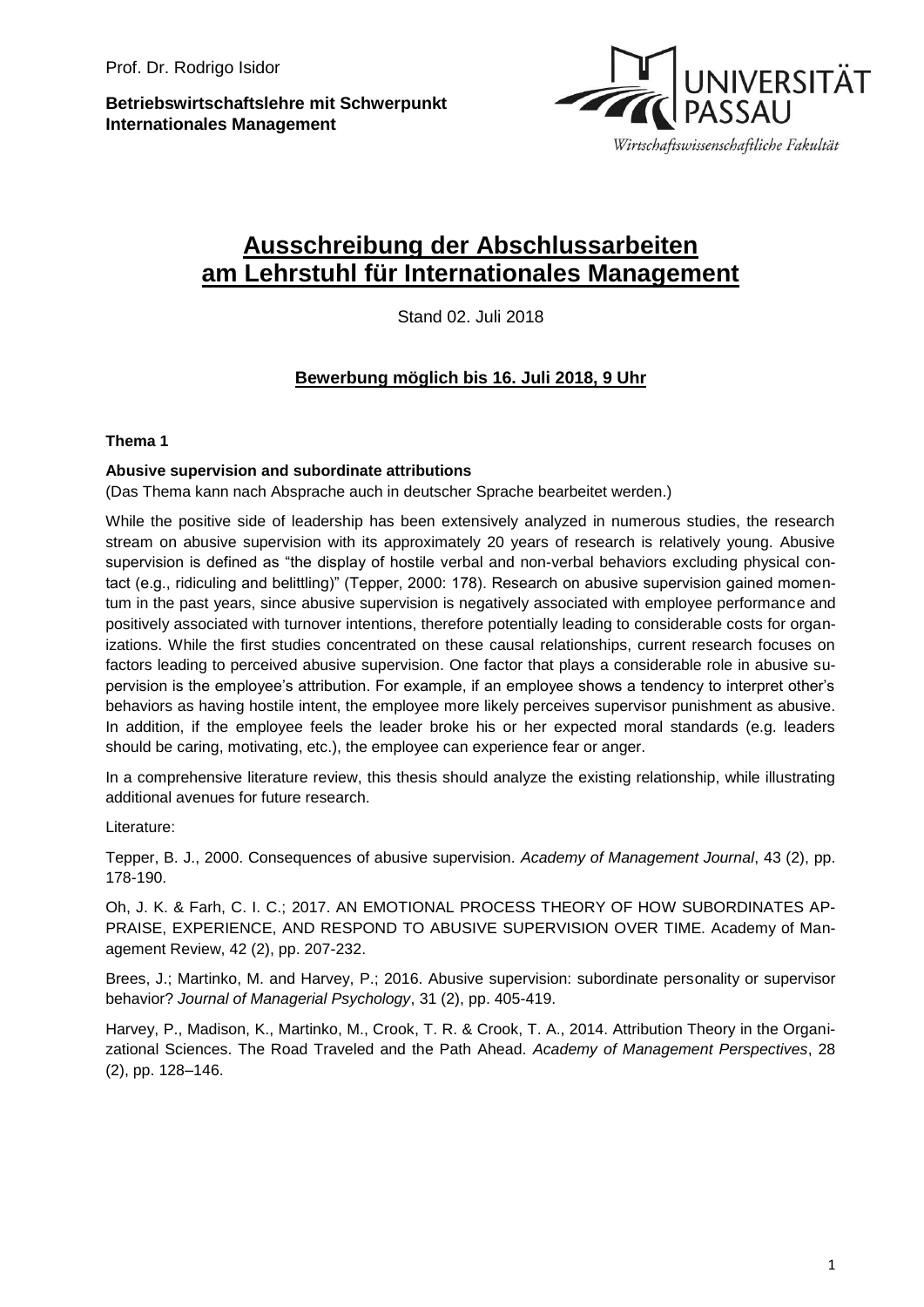### **Thema 2**

### **I support you if you support me – Perceived organizational support and its effect on employee performance**

(Das Thema kann nach Absprache auch in deutscher Sprache bearbeitet werden.)

A company's most valuable resource is their employees' knowledge, skills and social relationships, i.e. human capital. Today's changing work environment (international assignments, multicultural teams, job uncertainties) can put employees under a lot of stress. At the same time, the growing competition between employers in the so called "war for talents" can encourage employees to leave their company, taking their firm specific human capital with them. Therefore, research on factors contributing to employees' well-being and motivation with regard to employees' performance and organizational commitment has increased over the past years. According to Organizational Support Theory (OST), "employees develop a general perception concerning the extent to which the organization values their contributions and cares about their wellbeing (perceived organizational support, or POS)" (Kurtessis et al. 2017, p. 1885). In recent literature, POS is analyzed in the context of leadership, organizational context and employee performance.

In a comprehensive literature review, this thesis should analyze the existing relationship, while illustrating additional avenues for future research.

Literature:

Kurtessis, J. N.; Eisenberger, R.; Ford, M. T.; Buffardi, L. C., Stewart, K. A. & Adis, C. S.; 2017. Perceived Organizational Support: A Meta-Analytic Evaluation of Organizational Support Theory. Journal of Management, 43 (6), pp. 1854-1884.

Kim, K. Y.; Eisenberger, R. & Baik, K.; 2016. Perceived organizational support and affective organizational commitment: Moderating in fluenceof perceived organizational competence. Journal of Organizational Behavior, 37 (4), pp. 558-583.

#### **Thema 3**

#### **Recruitment Process Outsourcing**

(Das Thema kann nach Absprache auch in deutscher Sprache bearbeitet werden.)

Attracting and retaining high potential employees is crucial for every organization to operate successfully. Designing and executing a recruitment process that is suitable for both the organization and a respective target group, imposes numerous challenges on the departments involved in recruiting. As the requirements for diverse competencies within the recruitment process are constantly increasing, many companies decide to outsource parts of, or even the entire recruitment process to external providers. By doing so, companies intend to save resources to allocate them differently and to leave recruiting to supposed experts. Despite various positive aspects of recruitment process outsourcing (RPO), recent research has found negative outcomes associated with the practice of RPO. In a comprehensive literature review, this thesis should analyze existing insights on recruitment process outsourcing, and its advantages and disadvantages, while illustrating avenues for future research.

Literature:

Claus Wehner, M., Giardini, A., and Kabst, R., 2012. Graduates' reactions to recruitment process outsourcing: A scenario‐based study. Human Resource Management, 51(4), 601-623.

Cooke, F. L., Shen, J., and McBride, A., 2005. Outsourcing HR as a competitive strategy? A literature review and an assessment of implications. Human resource management, 44(4), 413-432.

Ordanini, A., and Silvestri, G., 2008. Recruitment and selection services: Efficiency and competitive reasons in the outsourcing of HR practices. The International Journal of Human Resource Management, 19(2), 372-391.